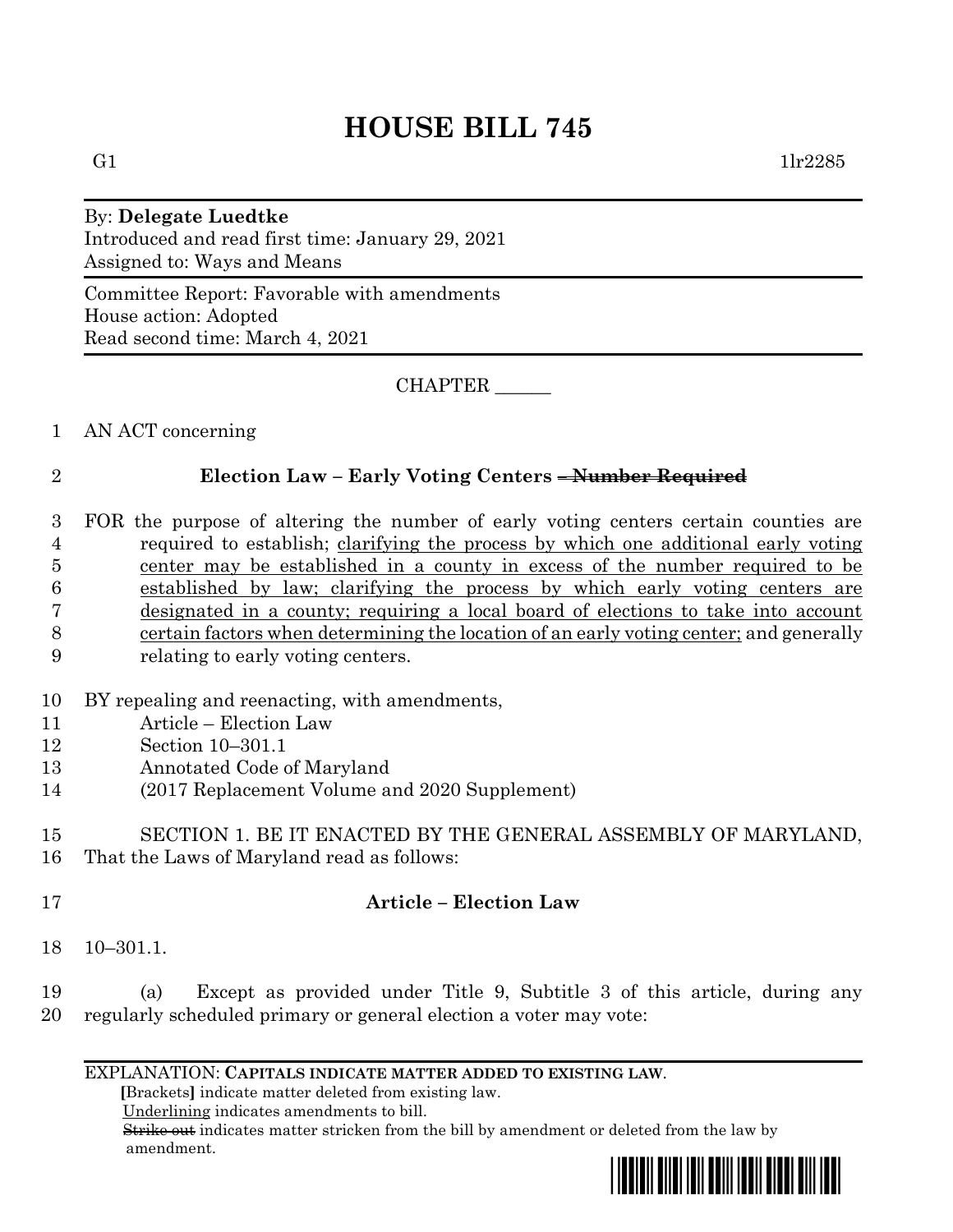(1) in the voter's assigned precinct on election day; or (2) at an early voting center in the voter's county of residence on any early voting day in accordance with this section. (b) (1) Each county shall have at least one early voting center established in the county as prescribed in this subsection. **[**(2) A county with fewer than 125,000 registered voters shall have one early voting center established in the county. (3) A county with more than 125,000 registered voters but fewer than 200,000 registered voters shall have three early voting centers established in the county. (4) A county with more than 200,000 registered voters but fewer than 300,000 registered voters shall have four early voting centers established in the county. (5) A county with more than 300,000 registered voters but fewer than 450,000 registered voters shall have seven early voting centers established in the county. (6) A county with more than 450,000 registered voters shall have eleven early voting centers.**] (2) A COUNTY WITH FEWER THAN 50,000 REGISTERED VOTERS SHALL HAVE ONE EARLY VOTING CENTER ESTABLISHED IN THE COUNTY. (3) A COUNTY WITH AT LEAST 50,000 REGISTERED VOTERS BUT FEWER THAN 100,000 REGISTERED VOTERS SHALL HAVE TWO EARLY VOTING CENTERS ESTABLISHED IN THE COUNTY. (4) A COUNTY WITH AT LEAST 100,000 REGISTERED VOTERS BUT FEWER THAN 200,000 REGISTERED VOTERS SHALL HAVE THREE EARLY VOTING CENTERS ESTABLISHED IN THE COUNTY. (5) A COUNTY WITH AT LEAST 200,000 REGISTERED VOTERS BUT FEWER THAN 300,000 REGISTERED VOTERS SHALL HAVE FIVE EARLY VOTING CENTERS ESTABLISHED IN THE COUNTY. (6) A COUNTY WITH AT LEAST 300,000 REGISTERED VOTERS BUT FEWER THAN 400,000 REGISTERED VOTERS SHALL HAVE SEVEN EARLY VOTING CENTERS ESTABLISHED IN THE COUNTY.**

**HOUSE BILL 745**

 **(7) A COUNTY WITH AT LEAST 400,000 REGISTERED VOTERS BUT FEWER THAN 500,000 REGISTERED VOTERS SHALL HAVE NINE EARLY VOTING**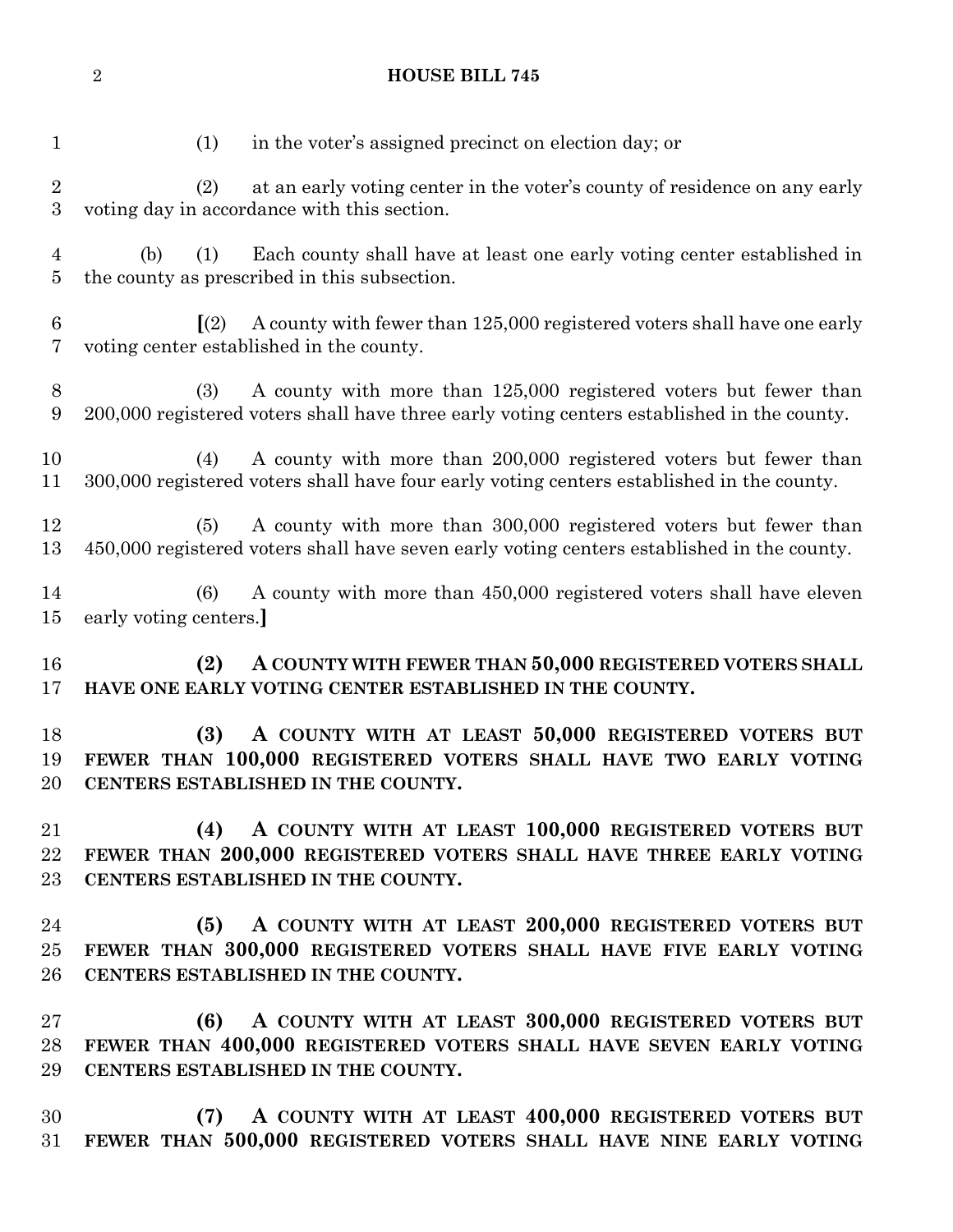| 1              | CENTERS ESTABLISHED IN THE COUNTY.                                                                                                |
|----------------|-----------------------------------------------------------------------------------------------------------------------------------|
| $\overline{2}$ | A COUNTY WITH AT LEAST 500,000 REGISTERED VOTERS BUT<br>(8)                                                                       |
| 3              | FEWER THAN 600,000 REGISTERED VOTERS SHALL HAVE 11 EARLY VOTING                                                                   |
| 4              | CENTERS ESTABLISHED IN THE COUNTY.                                                                                                |
| $\overline{5}$ | (9)<br>A COUNTY WITH AT LEAST 600,000 REGISTERED VOTERS SHALL                                                                     |
| 6              | HAVE 13 EARLY VOTING CENTERS ESTABLISHED IN THE COUNTY.                                                                           |
|                |                                                                                                                                   |
| 7              | $\left[\right(7)\right]$ (10) In addition to the early voting centers required in this subsection,                                |
| 8              | each county may establish one additional early voting center if the State Board, in                                               |
| 9              | eollaboration with:                                                                                                               |
| 10             | <b>FIRST</b> , the local board, and the governing body of the county<br>(I)                                                       |
| 11             | agree to establish an additional early voting center; AND                                                                         |
|                |                                                                                                                                   |
| 12             | THEN, THE STATE BOARD APPROVES THE ESTABLISHMENT<br>(II)                                                                          |
| 13             | OF THE ADDITIONAL EARLY VOTING CENTER.                                                                                            |
| 14             | (1)<br>No later than 6 months before a primary election, the State Board, in<br>$\left( \mathrm{c} \right)$                       |
| 15             | eollaboration with the local board in each county, shall, SUBJECT TO THE APPROVAL OF                                              |
| 16             | <b>THE STATE BOARD,</b> designate each early voting center in that county.                                                        |
|                |                                                                                                                                   |
| 17             | (2)<br>A LOCAL BOARD SHALL TAKE INTO ACCOUNT THE FOLLOWING                                                                        |
| 18             | FACTORS WHEN DETERMINING THE LOCATION OF AN EARLY VOTING CENTER:                                                                  |
|                |                                                                                                                                   |
| 19             | (I)<br>OF<br><b>ACCESSIBILITY</b><br><b>THE</b><br><b>EARLY VOTING</b><br><b>CENTER</b><br>TO                                     |
| 20             | HISTORICALLY DISENFRANCHISED COMMUNITIES, INCLUDING CULTURAL GROUPS,                                                              |
| 21             | ETHNIC GROUPS, AND MINORITY GROUPS;                                                                                               |
| 22             | (II)<br>PROXIMITY OF THE EARLY VOTING CENTER TO DENSE                                                                             |
| 23             | <b>CONCENTRATIONS OF VOTERS;</b>                                                                                                  |
|                |                                                                                                                                   |
| 24             | ACCESSIBILITY OF THE EARLY VOTING CENTER BY PUBLIC<br>(III)                                                                       |
| 25             | TRANSPORTATION;                                                                                                                   |
|                |                                                                                                                                   |
| 26             | ENSURING EQUITABLE DISTRIBUTION OF EARLY VOTING<br>(IV)                                                                           |
| 27             | CENTERS THROUGHOUT THE COUNTY; AND                                                                                                |
| 28             | (V)                                                                                                                               |
| 29             | <b>MAXIMIZING VOTER PARTICIPATION, INCLUDING THROUGH</b><br>THE USE OF COMMUNITY CENTERS AND PUBLIC GATHERING PLACES AS LOCATIONS |
| 30             | FOR EARLY VOTING CENTERS.                                                                                                         |
|                |                                                                                                                                   |
| 31             | (d)<br>Each early voting center shall be open for voting as follows:                                                              |